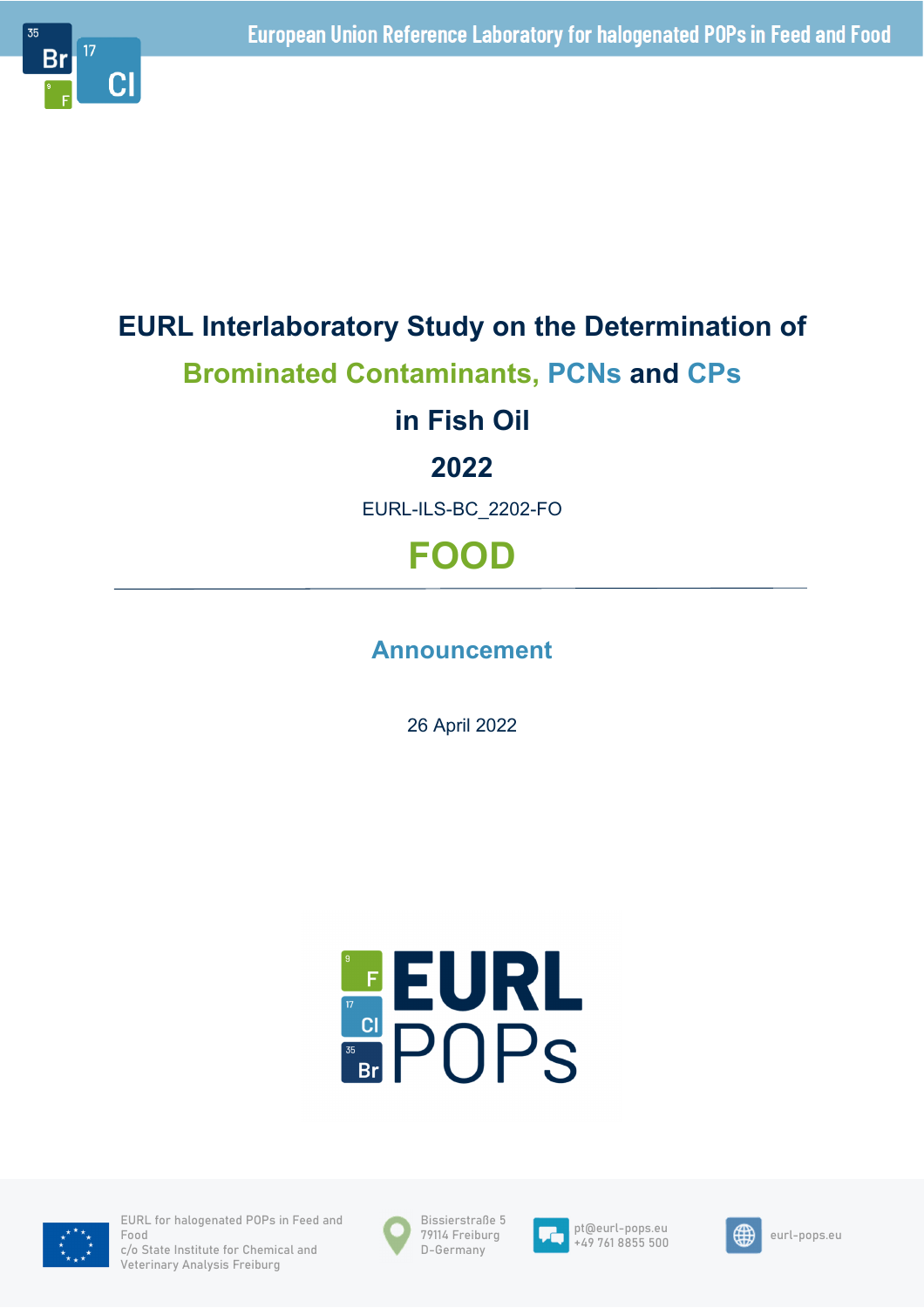

# **Summary**

| Test sample                           | <b>FOOD: Fish Oil [2202-FO]</b>                                                                                                                                                                                                                                                                                                                                                     |                                                |
|---------------------------------------|-------------------------------------------------------------------------------------------------------------------------------------------------------------------------------------------------------------------------------------------------------------------------------------------------------------------------------------------------------------------------------------|------------------------------------------------|
| Analytes of interest                  | <b>PBDEs (Nine PBDE congeners)</b><br><b>HBCDDs</b> (Three stereoisomers and/or total HBCDD)<br><b>TBBPA</b><br>eBFRs (PBB, HBBz, PBT, PBEB, BTBPE, DBDPE, TBX)<br><b>PBDD/Fs (Thirteen 2,3,7,8-substituted PBDD/Fs)</b><br><b>PXDD/Fs (Six 2,3,7,8-substituted PXDD/Fs)</b><br><b>PCNs</b> (26 PCN congeners)<br><b>CPs</b> (short, medium and long chained chlorinated paraffins) |                                                |
| <b>Methods</b>                        | Any kind of method                                                                                                                                                                                                                                                                                                                                                                  |                                                |
| Participants                          | NRLs, OFLs, other official laboratories, commercial<br>laboratories performing the analysis of samples taken by food<br>business operators, research institutes and universities                                                                                                                                                                                                    |                                                |
| <b>Statistical evaluation</b>         | ISO 13528:2020, IUPAC Protocol                                                                                                                                                                                                                                                                                                                                                      |                                                |
| Participation fee                     | Participation fee for OFLs, other official and commercial<br>laboratories, research institutes and universities                                                                                                                                                                                                                                                                     |                                                |
| Registration                          | Ongoing registration is possible until 30 September 2022                                                                                                                                                                                                                                                                                                                            |                                                |
| Shipment of samples                   | <b>From 10 May 2022</b>                                                                                                                                                                                                                                                                                                                                                             |                                                |
| Deadline for reporting of<br>results* | First deadline (all analytes):<br>Second deadline (all analytes):                                                                                                                                                                                                                                                                                                                   | <b>15 October 2022</b><br><b>31 March 2023</b> |

*\*Up to five sets of results can be reported until each deadline for all analytes to compare the intra-laboratory (repeatability) precision between the laboratories*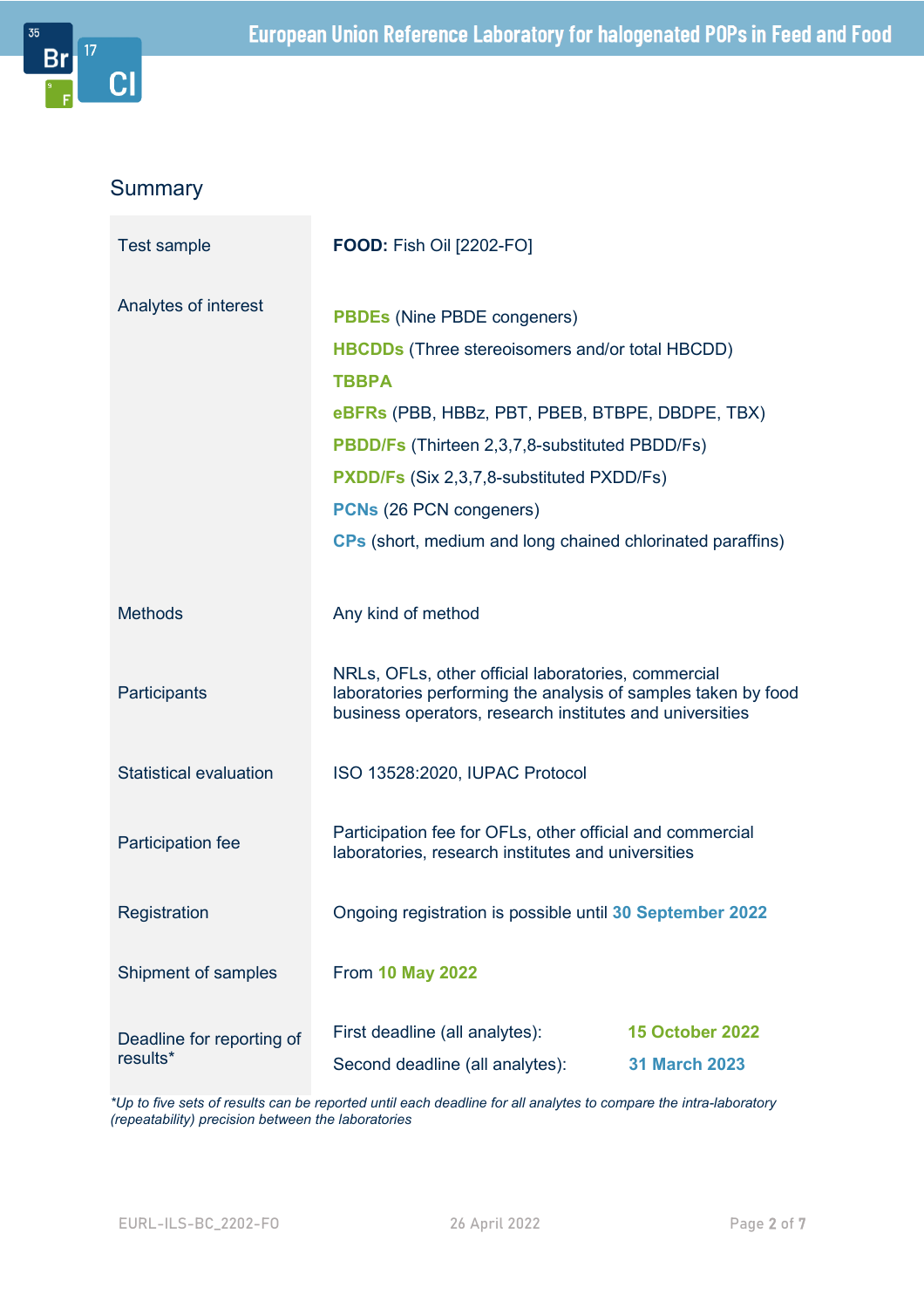

## **1. Introduction**

This interlaboratory study (ILS) on the determination of several **brominated contaminants (BCons)**, **polychlorinated naphthalenes (PCNs)** and **chlorinated paraffins (CPs)** in fish oil is organized by the EURL for halogenated POPs in Feed and Food to be performed between May and September 2022 (first deadline) or March 2023 (second deadline). The objective is to characterize a quality control material for method development purpose and quality control during routine analysis. Therefore up to five sets of results for all analyte groups can be reported until each deadline using the same or different methods. In addition, the focus is on the assessment of intra- and interlaboratory comparability of results from **PBDEs, HBCDDs, TBBPA, eBFRs, PBDD/Fs, PXDD/Fs, PCNs** and **CPs** in two fish oil samples.

Official laboratories, research laboratories, universities and commercial laboratories performing the analysis of samples taken by food business operators are invited to participate in this interlaboratory study. First results will be discussed by representatives of European Commission, NRLs and the EURL at the COM/EURL/NRL workshop in November 2022.

Participating laboratories will receive the evaluation of the ILS results in preliminary and final reports.

EURL reserves all rights to publish and present the results of the interlaboratory study in scientific journals and/or conferences.

#### **2. Test samples**

Test sample A is prepared from commercially available fish oil and is naturally contaminated with some analytes of interest. Test sample B is fish oil fortified with analytes of interest.

Each participant will receive about 20 g of each test sample in a PTFE bottle. Additionally small amounts of standard mixture of the analyte groups of interest may be provided on request.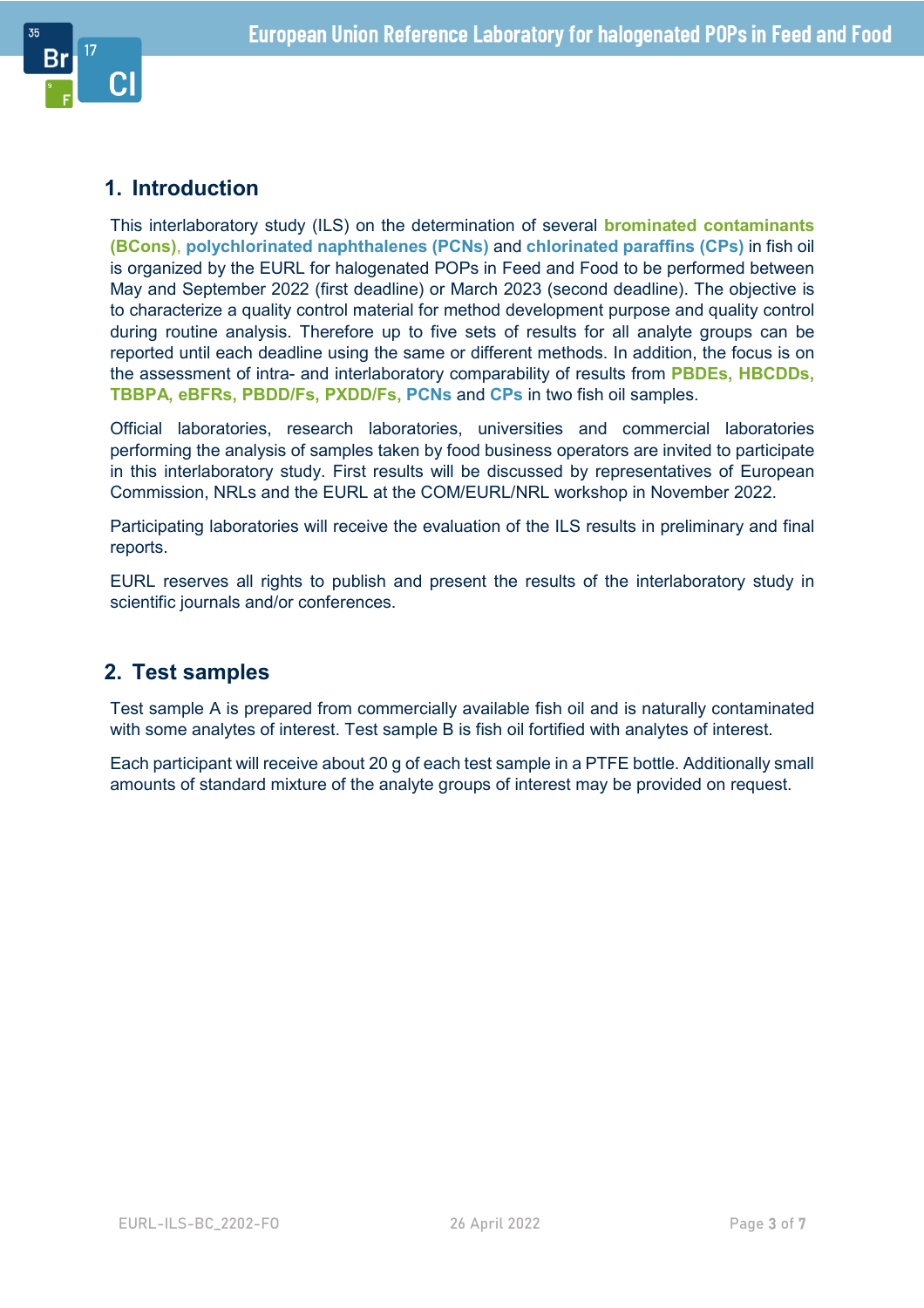

### **3. Analytes of interest**

Participants are asked to determine at least one of the following parameters (as many analytes as possible from each group):

#### **Brominated Contaminants:**

- **PBDE** group
	- Individual congeners: BDE-28, -47, -49, -99, -100, -153, -154, -183, -209
	- Sum of 8 PBDEs (without BDE-209)
	- Sum of 9 PBDEs (with BDE-209)

#### **HBCDD and TBBPA group**

- α-HBCDD, β-HBCDD, γ-HBCDD stereoisomers
- Sum of α-, β-, γ-HBCDD (using HPLC methods)
- Total HBCDD (using GC methods)
- $\bullet$  TRRPA

#### **eBFR group**

- PBBz (1,2,3,4,5-Pentabromobenzene; CAS 608-90-2)
- $\bullet$  HBB  $(1,2,3,4,5,6$ -Hexabromobenzene; CAS 87-82-1)
- PBT  $(1,2,3,4,5$ -Pentabromo-6-methylbenzene; CAS 87-83-2)
- PBEB  $(1,2,3,4,5$ -Pentabromo-6-ethylbenzene; CAS 85-22-3)
- BTBPE (1,1'-[1,2-Ethanediyl-bis(oxy)]bis[2,4,6-tribromo]benzene; CAS 37853-59-1)
- DBDPE (1,1'-(1,2-Ethanediyl)bis[2,3,4,5,6-pentabromo-benzene]; CAS 84852-53-9)
- TBX (1,2,4,5-Tetrabromo-3,6-dimethylbenzene; CAS 23488-38-2)

#### **PBDD/F and PXDD/F group**

- 2,3,7,8-TBDD; 1,2,3,7,8-PeBDD; 1,2,3,4,7,8-HxBDD; 1,2,3,6,7,8-HxBDD; 1,2,3,7,8,9-HxBDD; 1,2,3,4,6,7,8-HpBDD; OBDD; 2,3,7,8-TBDF; 1,2,3,7,8-PeBDF; 2,3,4,7,8-PeBDF; 1,2,3,4,7,8-HxBDF; 1,2,3,4,6,7,8-HpBDF; OBDF
- 2,3-DiBr-7,8-DiCDD; 2-Br-3,7,8-TrCDD; 1-Br-2,3,7,8-TCDD; 2-Br-1,3,7,8-TCDD; 3-Br-2,7,8-TrCDF; 1-Br-2,3,7,8-TCDF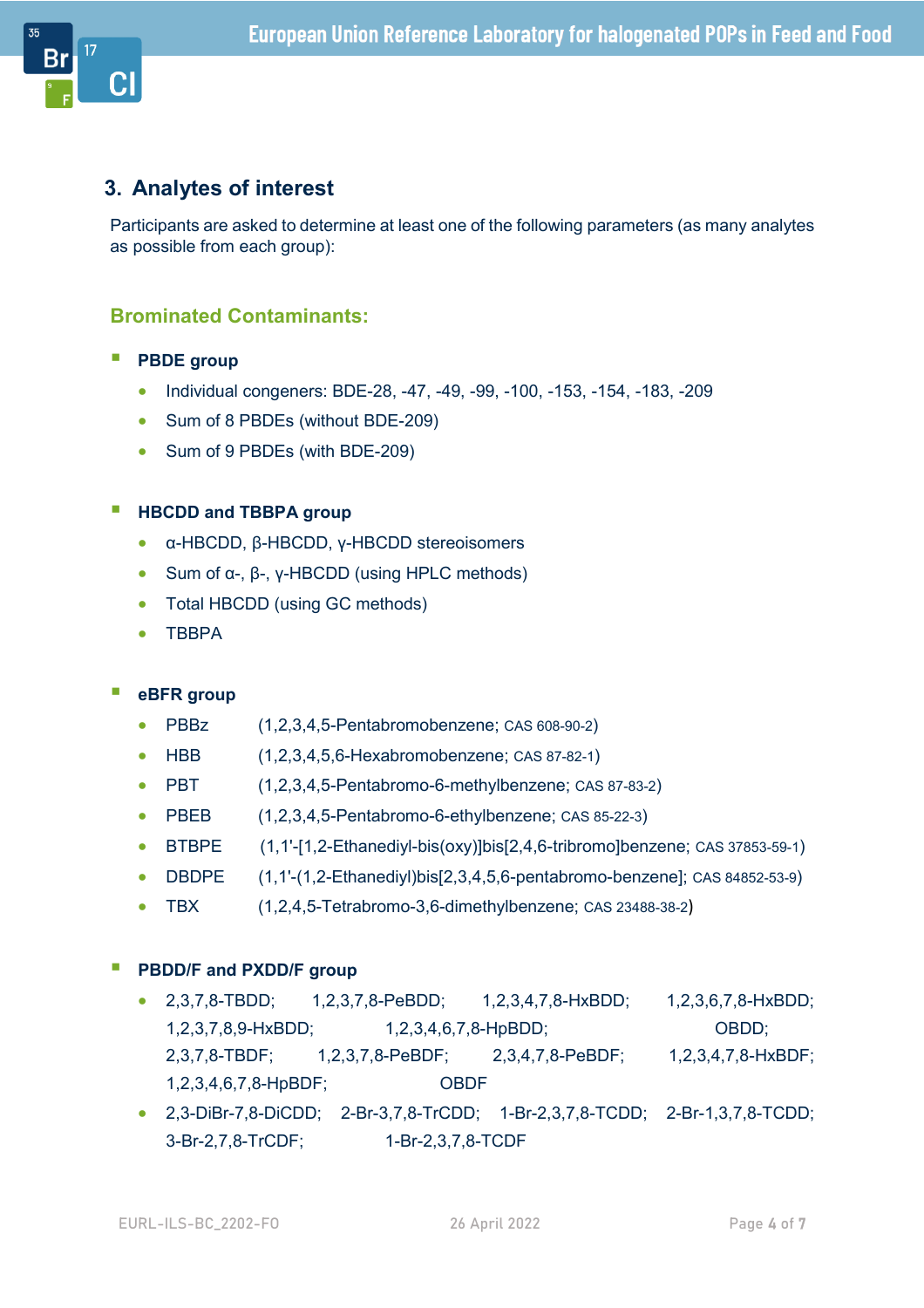#### **Chlorinated Contaminants:**

- **PCN** group
	- Individual PCNs 27, 31, 42, 46, 48, 49, 50, **53**, 59, 63, 65, **69**, 70, **73**, **74**, **75**
	- Pairs of PCNs 28/36, **52**/**60**, **66**/**67**, **64/68**, **71**/**72** (difficult to separate chromatographically) *[It is recommended to focus at least on the 13 main congeners (in bolt) when starting method development]*
	- Sum of **main** congeners
	- Sum of laboratories individual measured congeners for comparison

#### **Chlorinated paraffins (CPs)**

- Short chained chlorinated paraffins (SCCPs)
- Medium chained chlorinated paraffins (MCCPs)
- Long chained chlorinated (LCCPs)
- Sum of CPs / total CPs

### **4. Methods**

All kinds of detection and quantification methods may be applied.

#### **5. Statistical evaluation of results**

Statistical evaluation of the ILS results is performed by the EURL POPs according to:

- ISO 13528:2020, Statistical methods for use in interlaboratory studying by interlaboratory comparisons, International Organization for Standardization
- **International Harmonized Protocol for the Interlaboratory studying of Analytical Chemistry** Laboratories (IUPAC Technical Report, Pure Appl. Chem., Vol. 78, No. 1, pp-145-196, 2006).

# **6. Quality control**

The Deutsche Akkreditierungsstelle GmbH attests that the provider of proficiency testing Chemisches und Veterinäruntersuchungsamt Freiburg, EU Reference Laboratory (EURL) for halogenated persistent organic pollutants (POPs) in Feed and Food is competent under the terms of DIN EN ISO/IEC 17043:2010 to carry out proficiency testing in the testing field of determination of halogenated persistent organic pollutants (POPs) in food and feed (Accreditation number: D-EP-18625-01-00).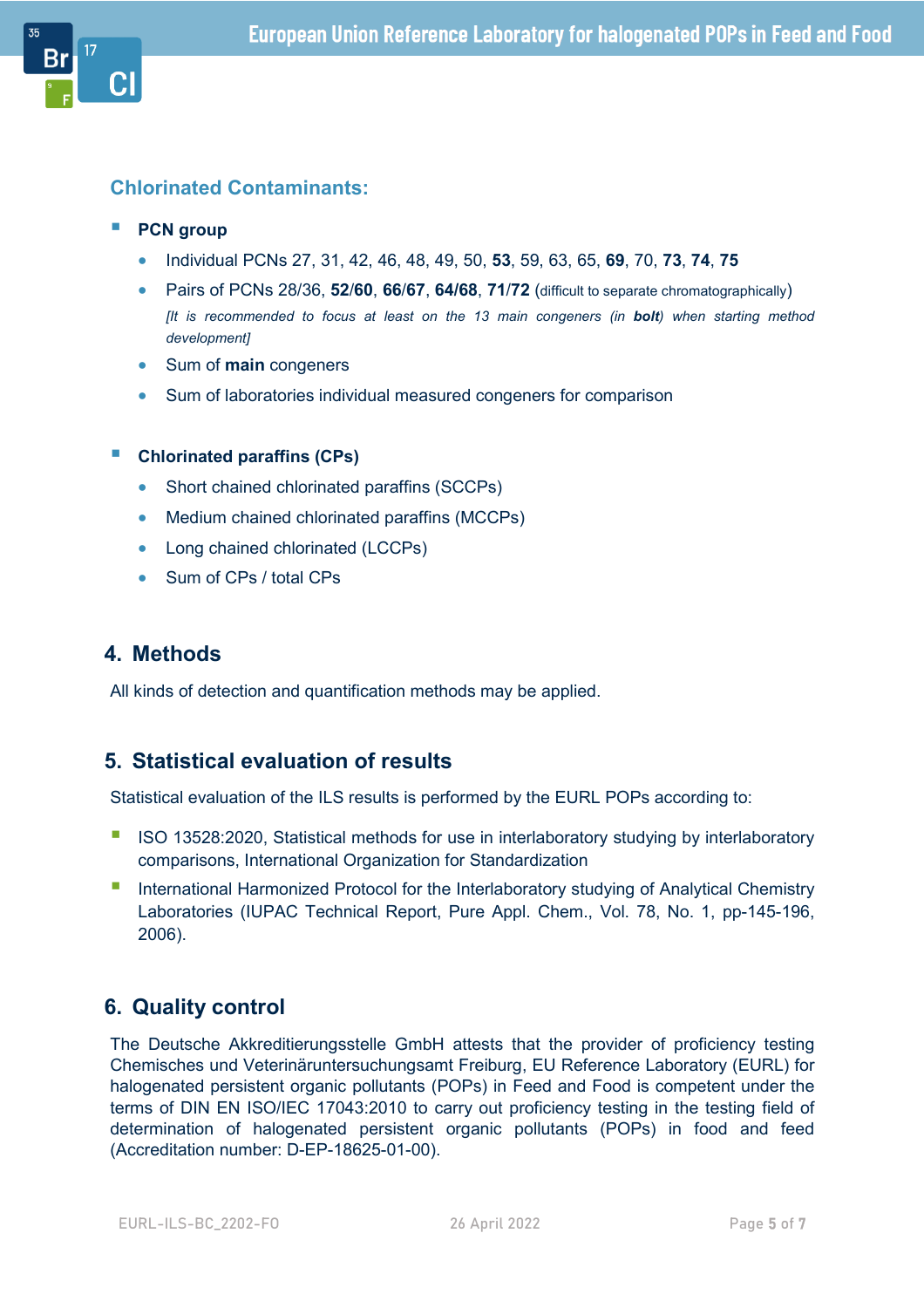

## **7. Confidentiality**

The identity of participating laboratories will be kept confidential.

For OFLs of EU member states cooperating with NRL, the respective NRLs will inform the EURL for halogenated POPs about the participating OFLs and will receive the respective laboratory codes, invoices for participation fee and certificates of participation of the OFLs.

## **8. Participation fee**

The participation of **NRLs** of EU member states is free of charge.

For **OFLs** of EU member states (in cooperation with NRLs) a participation fee of **150 €** applies.

The participation fee for other official laboratories and commercial laboratories is **250 €**.

The participation fee for universities/research institutes is **150 €.**

Invoices for participation will be sent before sending of the final report and the certificate of participation. In case of registration for the ILS and not reporting of any results a fee of **100 €** will be charged.

### **9. Registration**

For registration for this ILS, participants are asked to fill out the respective online registration form using the following link.

#### **Registration form**

(direct link: https://ec.europa.eu/eusurvey/runner/EURL-ILS-BC\_2022-FO\_Registration)

**Please register using the online registration form linked above. This is an ongoing registration until 30 September 2022.** 

Registration for this ILS and reporting of results/method information is **only** possible using the supplemented online forms. Please contact us directly in case of technical difficulties.